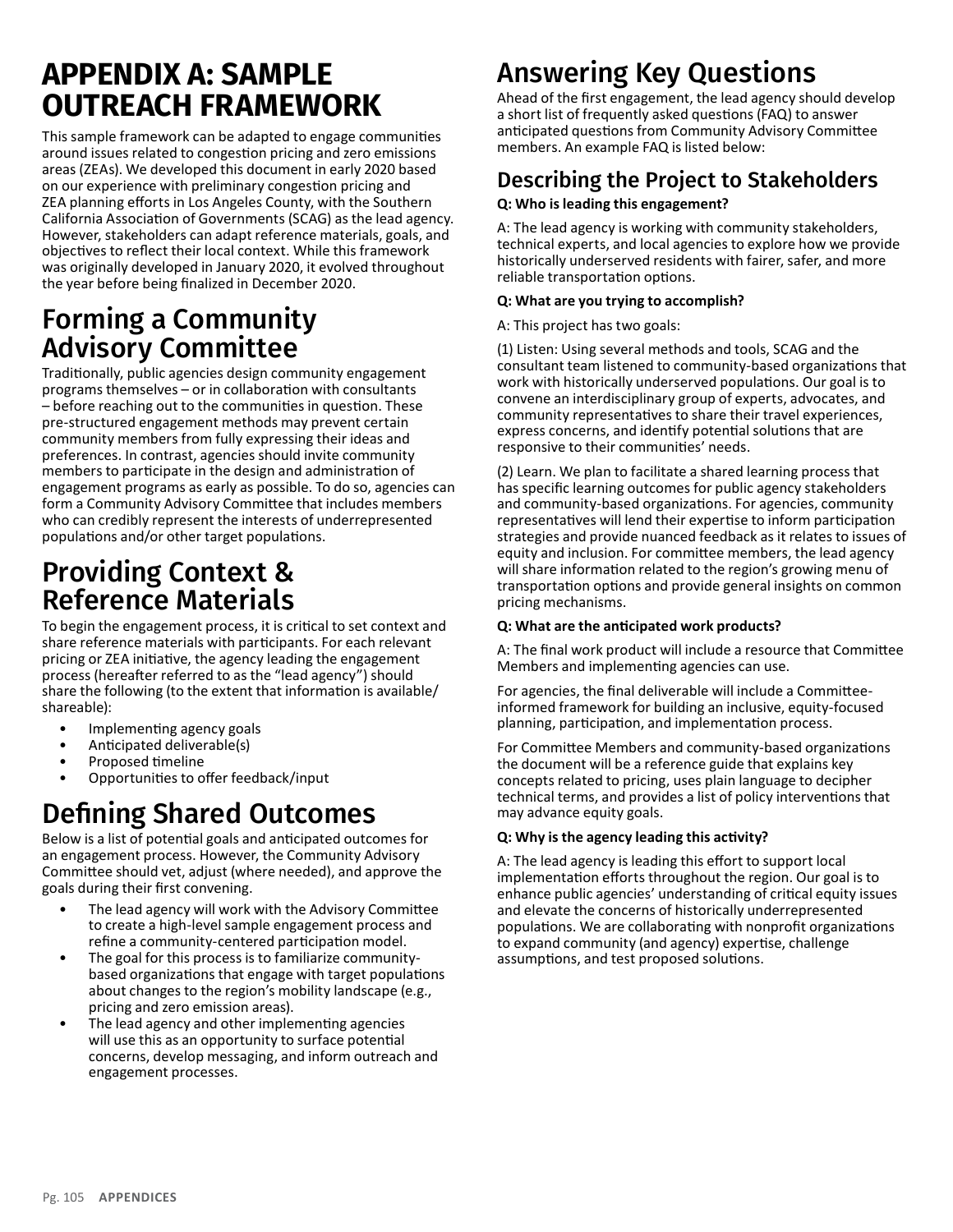# Articulating Relational Outcomes

As part of the process, the lead agency should articulate desired outcomes for the Community Advisory Committee workshop. This includes outcomes for both the Committee Members and the agency.

For Committee Members: Build a constituency of informed community groups that are prepared to engage with public agencies on issues of pricing and new mobility options.

For Lead Agency: Support collaboration between public agencies and community-based organizations, surface potential equity issues inherent in the travel needs of underrepresented communities, and establish networks to help facilitate ongoing discussions related to equitable mobility.

# Defining Learning Objectives

The lead agency should also articulate learning objectives for committee members and the lead agency.

### Learning Objectives for Committee Members

Organizations working with target populations $91$  can engage with the lead agency to familiarize participants with mobility innovation concepts generally, and to learn how those concepts may be implemented in the region. Equipped with that information, Community Advisory Committee members can articulate the potential impacts, desired outcomes, surface key concerns, and propose potential mitigation measures that apply to the target populations they serve. Committee Members should become familiar with the following:

#### **#1: Mobility and Pricing Options**

Existing Pricing Systems - High Occupancy Toll (HOT) lanes<sup>92</sup>, dynamic pricing via applications like Lyft and Uber, and emerging mobility trends (e.g., micromobility, traditional car-share, lowincome EV car share)

New Pricing Scenario – (1) cordon, (2) area, (3) congestion point, (4) distance based, (4) full-facility, (5) managed lanes, (6) HOT lanes, (7) express lanes, (8) flat rate tolls, (9) dynamic or variable pricing

#### **#2: Mobility and Pricing's Potential Impacts**

The workshops should identify potential opportunities and barriers that community members might face if congestion pricing and/or a zero emissions area is implemented. Opportunities could include the following:

- Time savings for drivers
- Faster and more reliable transit service
- Reduced local air pollution
- Reduced vehicle miles traveled (i.e., travel by car) and reduced greenhouse gas emissions (i.e., a cleaner environment)
- Increased walk/bike/scooter mode share
- Revenues that can be invested in improved transit service, air quality mitigation measures, and/or

92 The Metro ExpressLanes on Interstate 10 and Interstate 110 in Los Angeles County are examples of HOT lanes.

community benefits

• Increased safety for vulnerable road users

Potential barriers include:

- Higher monetary cost of personal vehicle transportation
- Disproportionate impact on target populations and exurban/rural drivers, who may have been displaced from areas undergoing gentrification

### Learning Objectives for Public Agencies

For public agencies, potential learning outcomes may include the following: (1) Identifying existing community perceptions and sentiments related to pricing and new mobility options; (2) informing outreach and engagement processes so that agencies are responsive to underrepresented communities; (3) gaining a better understanding of how proposed policy interventions (e.g., subsidies, revenue expenditures, and community benefits) may be received by underrepresented communities; and (4) testing and refining messaging.

## Outreach and Engagement Process

Based on the objectives outlined above, the lead agency, in collaboration with the Community Advisory Committee, should develop an outreach and engagement processes that can achieve the learning objectives. This process should rely on the following tools:

### Employing Popular Education

Popular education is a peer learning model that facilitates shared learning, emphasizes participants' lived experiences, and values participatory modules to convey information. Popular education relies on four key elements: (1) a non-hierarchical structure, where facilitators and participants are seen as equal contributors; (2) the education process responds to the expressed needs of an organized group; (3) the group is involved in planning the training and any follow-up actions; and (4) acknowledges that community is the source of knowledge.<sup>93</sup>

### Co-Creating Key Messages

The lead agency should co-create messaging points with Community Advisory Committee members that can be refined by Committee members and further tested during engagement with the general public.

### Partnering with Community Stakeholders

The Committee should reflect upon and share answers to the following questions: (1) What are some preferred mechanisms for agencies to meaningfully engage underrepresented communities? (2) What should agencies be prepared to share with communities? (3) What are the key decision points and how can community members and/or advocates engage with implementing agencies?

<sup>91</sup> In our SCAG-led engagement process, the target populations included (1) low-income communities of color; (2) populations with limited English proficiency; (3) transit-dependent and/or zero-car households; (4) women and female-headed households; (5) older adults; (6) youth; and/or (7) individuals with access and functional needs.

<sup>93</sup> Schugurensky, Daniel. 2010. *Popular Education: Comparative and International Perspectives*. University of Toronto.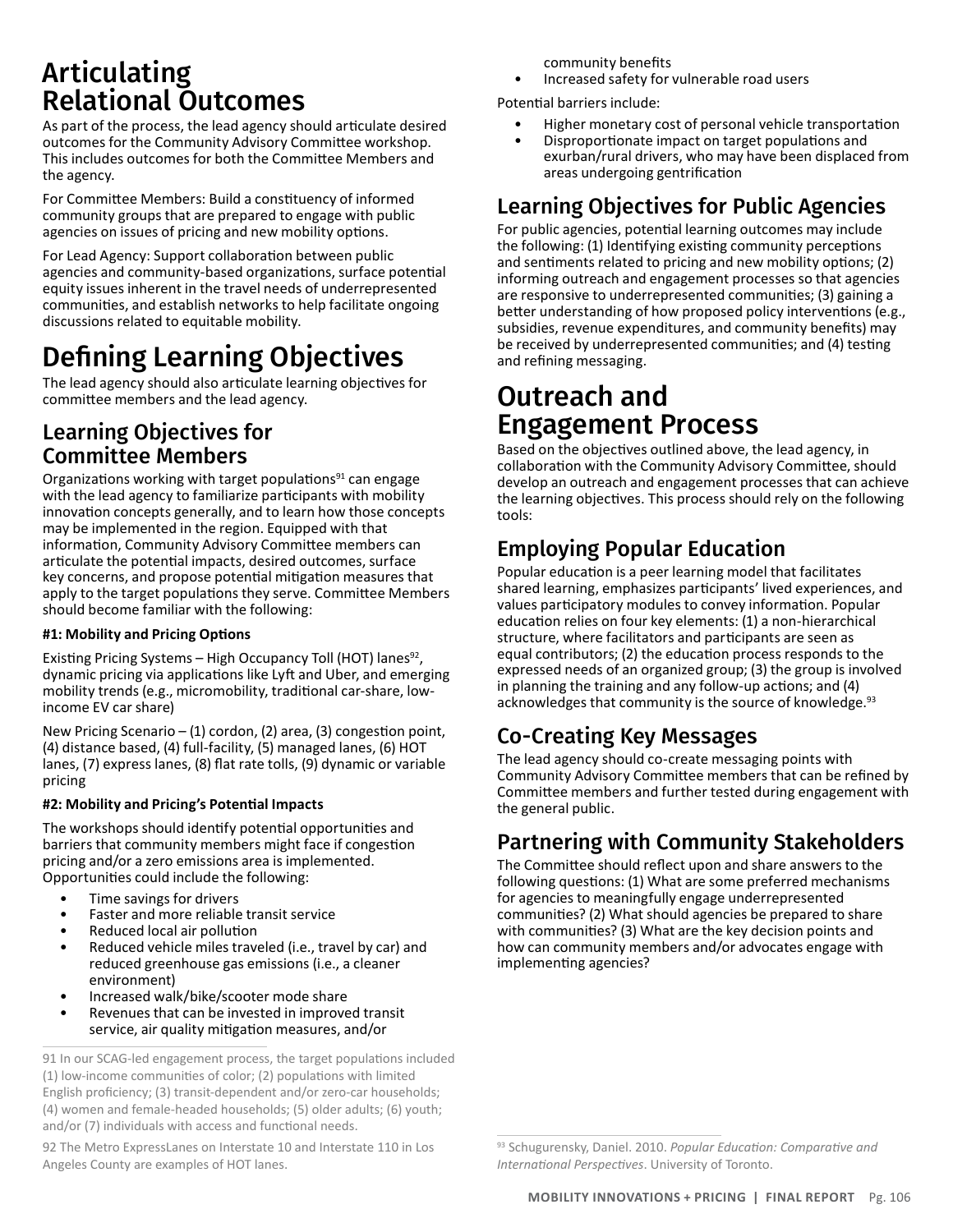## Information Gathering and Feedback Mechanisms

This section identifies the data required to inform communitycentered decision-making, including the tools necessary to gather new information.

### Baseline Data Collection Options

Traditional baseline data collection may include the following sources: Longitudinal Employer-Household Dynamics, American Community Survey, household travel surveys, mobile/GPS datasets (as available). These can be important tools in localities where data are available.

Agencies may also use sentiment surveys for Community Advisory Committee members and community members. If taken before the initial workshop and after the final workshop, the agency can assess how sentiments have (or have not) shifted.

## Measurements of Success

This section includes methods for measuring the success of the engagement process. They include measurements of overall project success, as well as measurements to track outcomes from the Advisory Committee and engagement processes.

### Project-Specific Measurements (and key questions for organizers)

Attendance: Community Advisory Committee workshop attendance (Is it consistent? Are folks continually engaged? Do the groups represent a cross section of disciplines and geographies?); Community event/convening attendance (Did we reach target audiences? Did attendance meet expectations?); non-CBO outreach (Did engaged civic and business groups contribute meaningfully to the project?)

Feedback from Implementing Agencies: Is the equity analysis useful? Is the agency planning on engaging members of the Community Advisory Committee? Is the agency adapting any of the SCAG/community-developed materials?

Feedback from Community Advisory Committee Members: Was the training useful? Does the organization feel better-equipped to engage with implementing entities?

Geospatial Analysis: Identification of priority communities throughout the region using existing demographic and transportation data

### Community Advisory Committee Outreach & Engagement Measurements (and key questions)

Number of CBO members engaged (e.g., via follow-up trainings or outreach activities) and how well they represent geographic and issue diversity.

Sentiment survey results (Did perceptions of mobility innovations change? If so, how?)

Demonstrated knowledge of mobility innovations and of its opportunities and barriers (e.g., co-created messaging, proposed mitigation measures, sharing popular education materials with members/constituents)

Readiness to engage with implementing agencies (e.g., defined plan to engage with implementing agency, contacts with agency staff, engagement or consultation on project planning and implementation etc.)

# Sample Workshop Agendas

Below are sample workshop agendas that could be adapted for future engagement processes.

### WORKSHOP #1: BUILDING SHARED UNDERSTANDING

#### **WORKSHOP #1 OBJECTIVES**

- Share mobility experiences: (1) Do you think the region's transportation system works well? (2) Who benefits? (3) Who is harmed or disadvantaged? (4) Would you like to see it change? If so, how?
- Survey sentiments: The team will send a survey in advance of the first workshop. It may include the following questions: (1) What transportation issues do you care about? (2) How much do you know about road pricing/zero emission areas/emerging mobility trends/ transportation finance? (3) How do you feel about pricing (opposed vs. not sure vs. supportive)? (3) What would you like to learn more about?
- Introduce pricing and mobility innovation concepts: (1) cordon, (2) area, (3) congestion point, (4) distance based, (4) full-facility, (5) managed lanes, (6) HOT lanes, (7) express lanes, (8) flat rate tolls, (9) dynamic or variable pricing

#### **WORKSHOP #1 FORMAT**

- Intros and Framing
- Ground Rules: collectively decide on ground rules; (e.g., assume good intent, step up/step back, confidentiality, challenge with care, guidelines re: offering corrections vs. creating space to share experiences)
- Share Sentiment Survey Results + Small Group Discussion: sharing mobility experiences
- Introduction to Pricing Concepts
- Discussion: (1) initial reactions to concepts; (2) surface key questions and concerns; (3) identify what participants want to learn more about
- Preview Workshop #2

### WORKSHOP #2: IDENTIFYING ISSUES AND ADAPTING DECISION-MAKING

#### **WORKSHOP #2 OBJECTIVES**

- Articulate equity concerns: (1) How can new mobility interventions perpetuate existing inequities? (2) How might they make them worse? (3) What are the concerns for your community and/or populations?
- Explore mitigation measures: (1) How do we expand the menu of mobility options to address the concerns of target populations? (2) What are our priorities for spending transportation revenue? (3) What tools have other places used to tackle this issue?
- Surface opportunities for communities and agencies to adapt decision-making: (1) How can public agencies change to accurately surface equity issues and meaningfully address concerns? (2) Who do they need to hear from? (3) What data should they consider?

#### **WORKSHOP #2 FORMAT**

- Workshop #1 Recap
- Small Group Discussion: discuss equity concerns and identify potential solutions
- Introduce Mitigation Measures: subsidies, exemptions, caps, mobility investments, and community investments that may address equity concerns